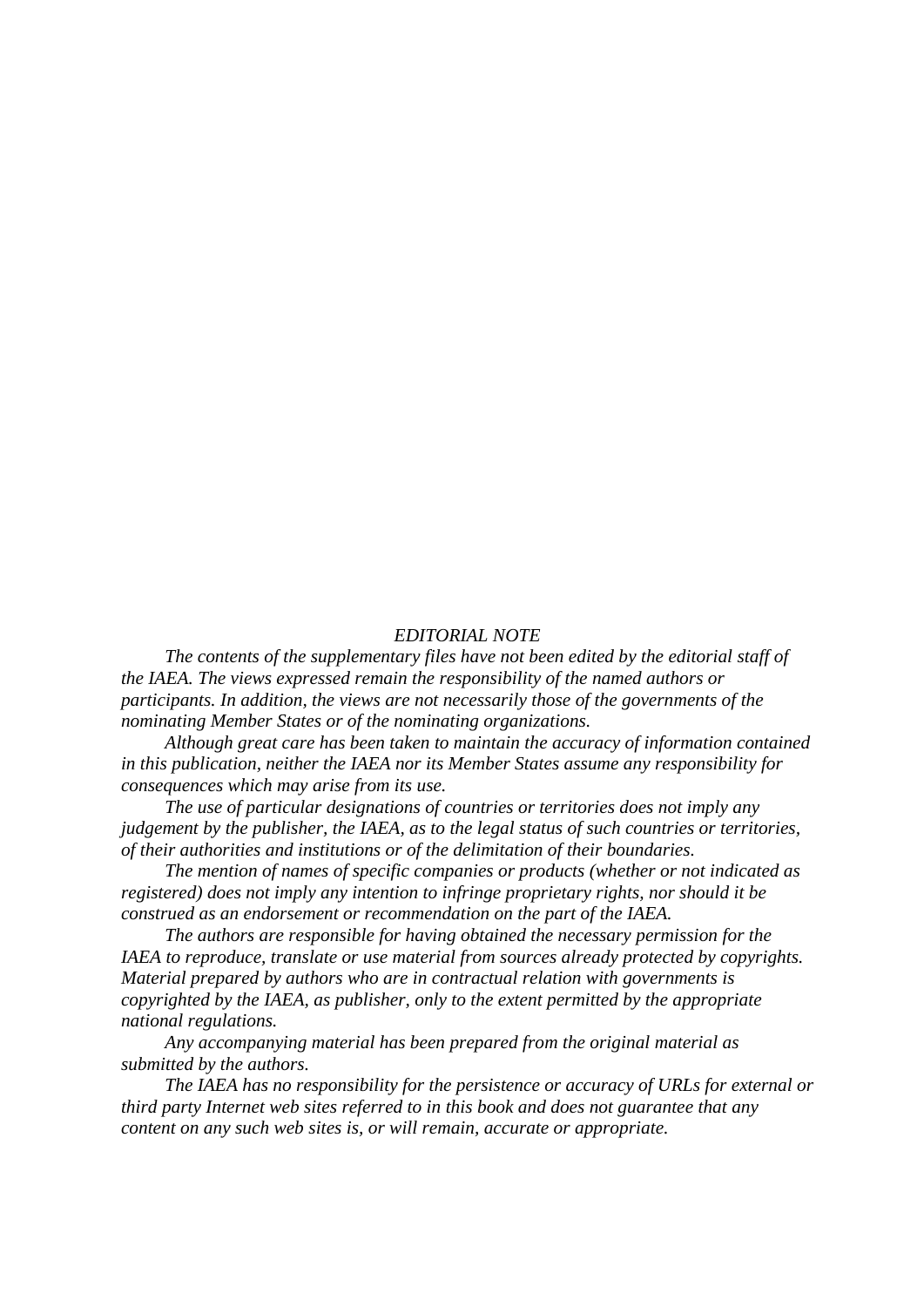#### **Annex**

# **PERSONNEL REQUIREMENTS DURING DECOMMISSIONINGOF NUCLEAR POWER PLANTS**

## A.1. **Introduction**

This annex presents information on the numbers and types of personnel required for the various phases of decommissioning. It includes some illustrative staffing profiles for nuclear reactor decommissioning. It also includes prognoses for how the overall demand for personnel may evolve over the coming decades, based on general scenarios for nuclear reactor decommissioning. The information presented here is based on review of a series of staffing profiles from decommissioning projects in a number of Member States and data obtained from the IAEA Power Reactor Information System (PRIS) database.

A sufficient number of suitably qualified and trained personnel will be required to implement the decommissioning programme for each facility. Estimates of the staffing requirements for nuclear power plant decommissioning vary significantly, depending on such factors as reactor design, as well as on operational and organizational considerations impacting on how the plant will be decontaminated and dismantled. It is necessary to assess the number of personnel needed for the growing number of nuclear facilities that are reaching or approaching the decommissioning phase.

## A.2. **Staffing during decommissioning**

An example of staffing requirements during a nuclear power plant decommissioning project is given in Table 5. These staffing numbers are based on a decommissioning scenario for a medium sized, single unit, LWR in a country with experience in decommissioning and an established system of regulatory oversight for decommissioning. It is assumed that the plant has had a relatively straightforward operating history, without major incidents during operation giving rise to significant contamination of the facility or its site. Finally, the values in the table assume the intention is to complete decommissioning as quickly as practicable.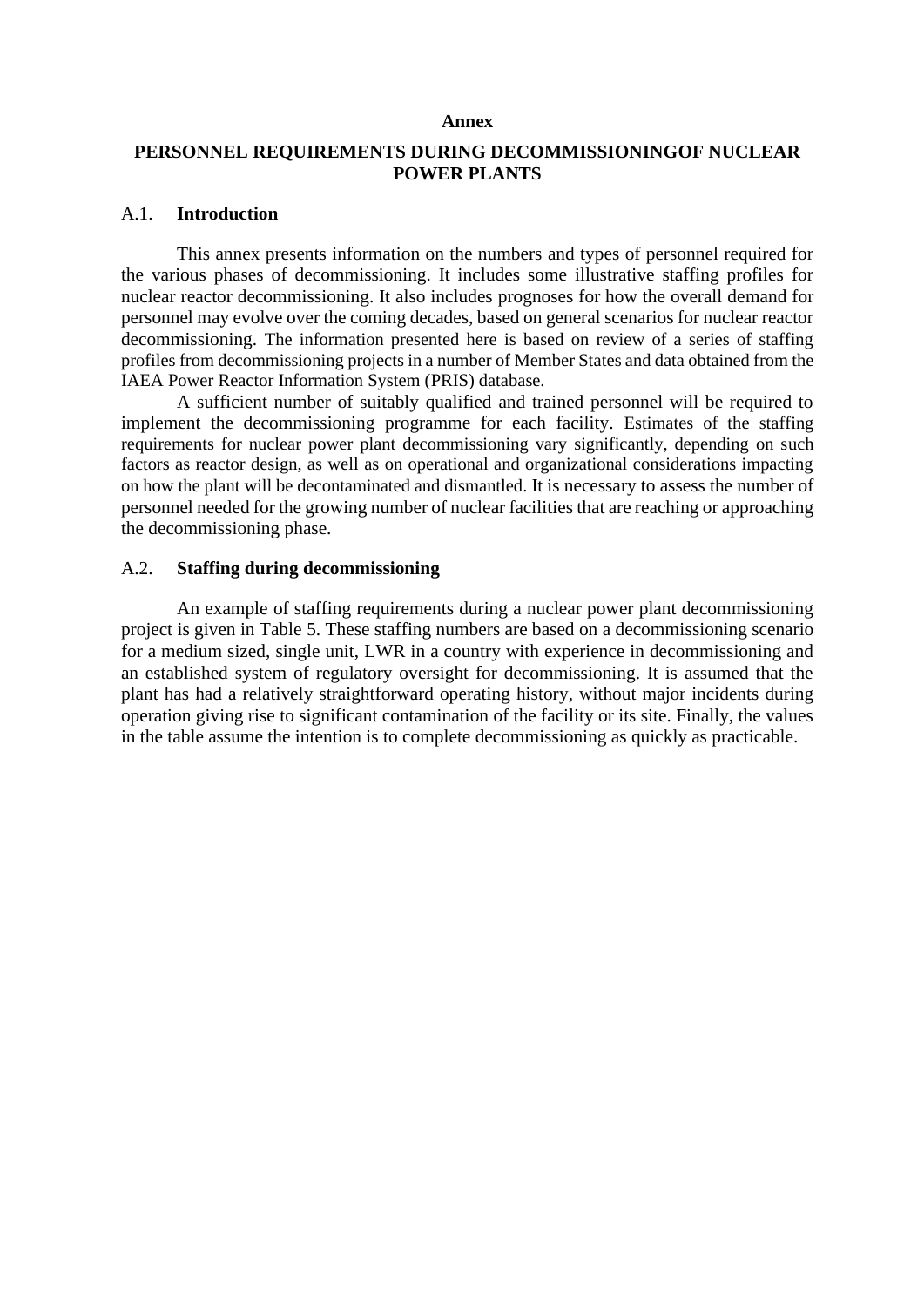# TABLE A–1: SUMMARY OF STAFFING EQUIREMENTS DURING A TYPICAL NUCLEAR POWER PLANT DECOMMISSIONING PROJECT

| Total                                          | $\overline{\mathcal{E}}$    | 469             | $50\,$                   | 287                                                                 | 50                                             |
|------------------------------------------------|-----------------------------|-----------------|--------------------------|---------------------------------------------------------------------|------------------------------------------------|
| Waste                                          | $\overline{\mathcal{C}}$    | $\overline{16}$ |                          | $\overline{16}$                                                     | $\overline{5}$                                 |
| protection and<br>chemistry<br>Radiological    | $\mathbf{\Omega}$           | 38              | $\Omega$                 | 105                                                                 | $\overline{24}$                                |
| Security and<br>emergency<br>planning          | $\circ$                     | 180             | 12                       | $\overline{\mathfrak{c}}$                                           | $\infty$                                       |
| administrative<br>Management<br>support<br>and | $\Omega$                    | 57              | $\infty$                 | 75                                                                  | $\sigma$                                       |
| Engineering                                    | $\overline{10}$             | $\frac{1}{6}$   |                          | $\overline{4}$                                                      | $\overline{\mathcal{C}}$                       |
| Maintenance                                    | $\mathcal{L}$               | 69              | $\circ$                  | $\circ$                                                             | $\mathcal{L}$                                  |
| Operation                                      | 4                           | $\odot$         | $\overline{\mathcal{L}}$ | $\sigma$                                                            | $\circ$                                        |
| Period/staffing<br>category                    | Planning and<br>Preparation | Post-operation  | Deferral                 | Decontamination<br>and dismantling<br>controlled area<br>within the | Conventional<br>demolition and<br>site release |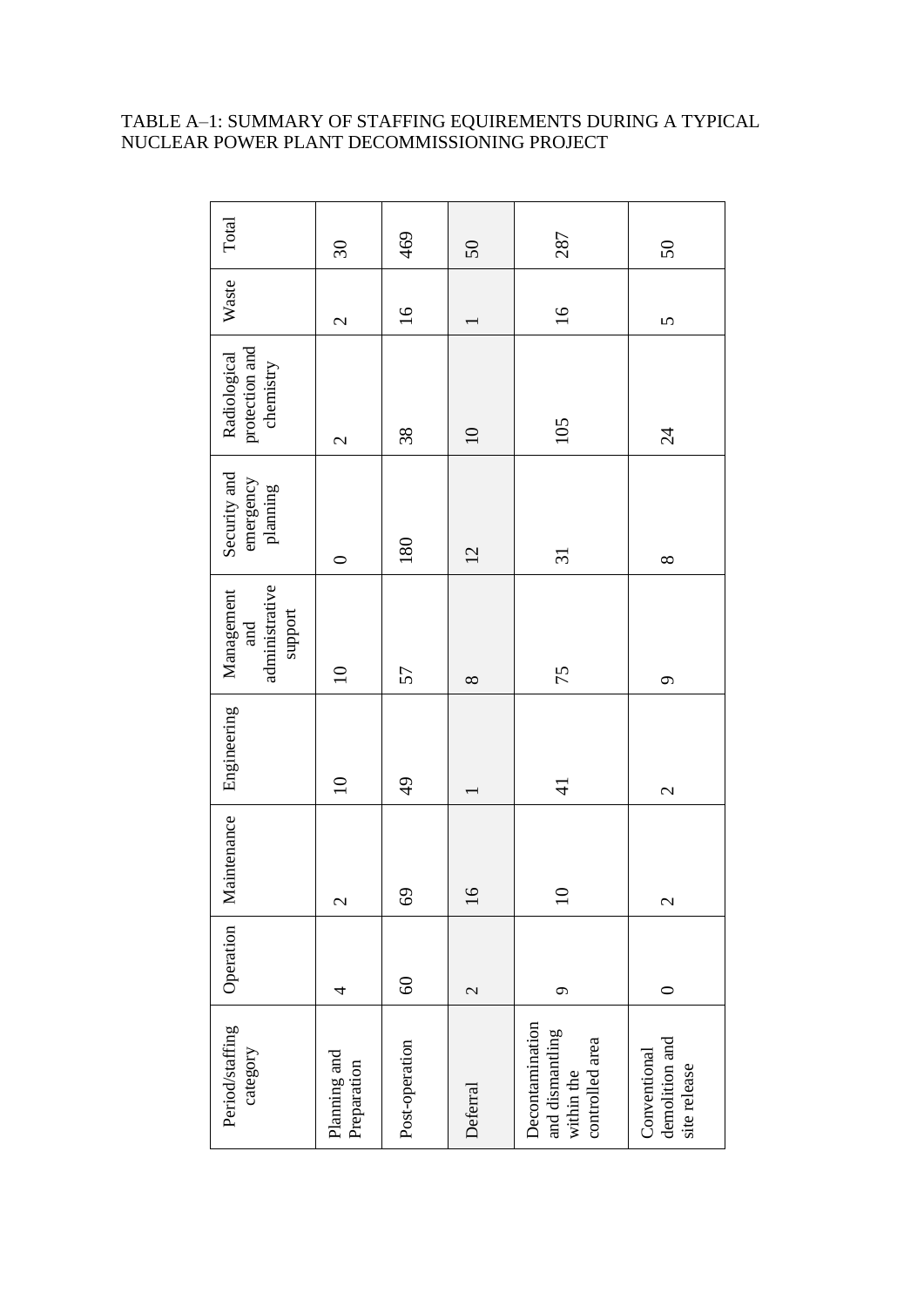The following points are pertinent with respect to the values in the table:

- The staffing values reflect personnel dedicated to the decommissioning project ('core staffing'). Other resources, such as staff from specialist contractors or subcontracted temporary labour (for example, craft labour or health physics technicians) are not included. Similarly, the table does not include support from corporate resources which may be used on an intermittent basis (e.g. environmental or legal staff).
- Management and administrative support staff indicated in the table includes management and supervisory personnel, as well as personnel from support areas such as quality assurance, procurement, safety and human performance, fire protection, human resources, and licensing.
- Depending on the contracting strategy, the core staffing may be provided primarily by the utility or in large part by a general decommissioning contractor. This is particularly true during the decommissioning period.
- Although the staffing levels are not constant during each decommissioning period, they tend to decrease stepwise as major activities are completed. Examples are spent fuel transfer to dry storage during transition and major component removal during decommissioning.
- The resource requirements for some staffing categories are driven by regulatory requirements or plant design considerations, and the actual numbers may thus be substantially different from the values provided, particularly for security and emergency planning, and operational staff.
- ⎯ Similarly, staffing values may be affected by the planned duration of the decommissioning project and may be substantially lower if decommissioning is performed at a slower pace.
- Multiple unit decommissioning in a common plant would also impact staffing levels depending on the nature of the work and the speed at which it is completed.

Figure A–1 shows an example of a core staffing profile for the decommissioning of a nuclear power plant in an immediate dismantling scenario, with the facility proceeding directly to decommissioning following shut down and post-operation. Consistent with Table 5, the figure does not include specialty contractors or specialist external resource profiles. The figure indicates the change in the relative number of core decommissioning staff from an initial low level at the end of operation. The steep initial growth indicates the decommissioning project resources required to manage and implement the project at the outset. The core staffing resource profile begins to decline as the fuel is removed from the reactor core and subsequently from the facility. The facility decontamination, dismantling and conventional demolition phases are usually completed with significant contractor resources and, as a result, the core staff will further decline during these phases.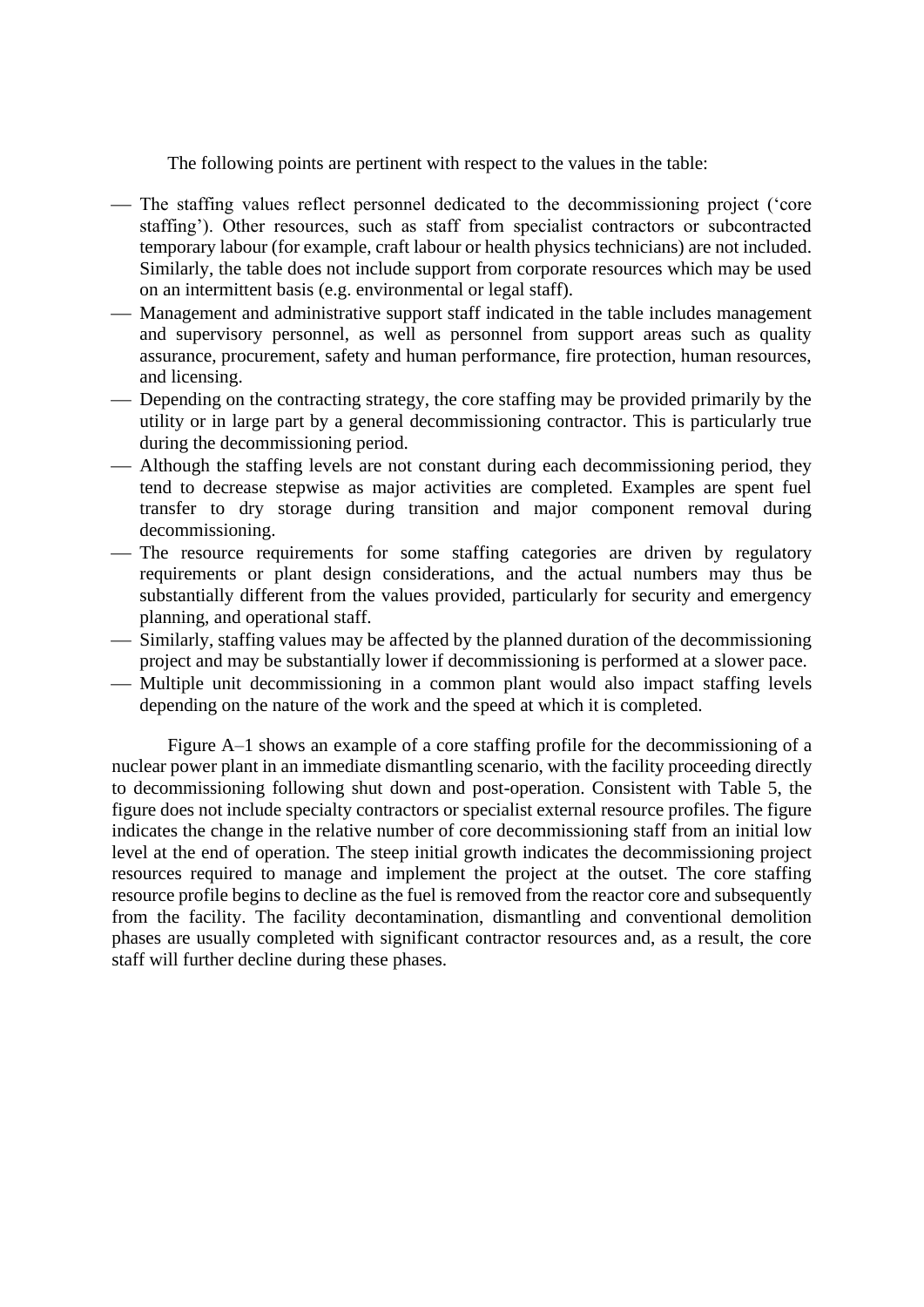

*FIG. A–1. Core staffing profiles for nuclear power plant decommissioning in an immediate dismantling scenario.*

Figure A–2 shows an example of a core staffing profile for the decommissioning of a nuclear power plant in a deferred dismantling plan. In this example, there are two peaks. The first peak is associated with plant shutdown and defueling as in the case of the immediate dismantling scenario, as well as the actions needed to put the facility into a surveillance and monitoring condition for the deferral period. Towards the end of the deferral period, staffing levels will rise again to prepare for the facility dismantling, demolition and site restoration phases. In this scenario, it is to be noted that retention or recruitment of skilled staff with specific knowledge of the plant is more difficult than in the immediate dismantling scenario. Thereafter, the staffing profile parallels that of the immediate dismantling scenario.



*FIG. A–2. Core staffing profiles for nuclear power plant decommissioning in a deferred decommissioning scenario.*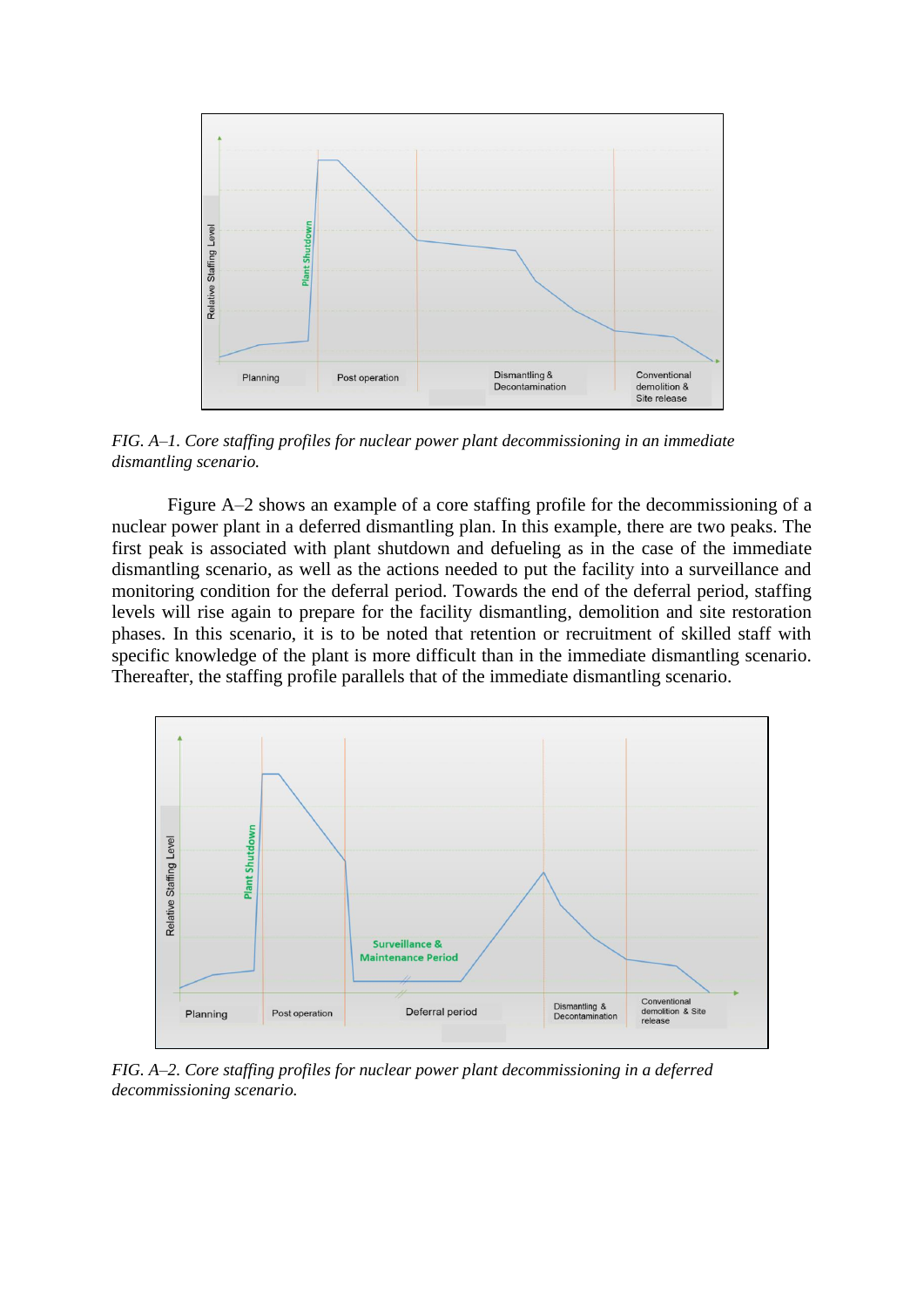### A.3. **Projections of workforce requirements for nuclear power plant decommissioning**

As of January 2021, data from IAEA PRIS indicated that there were 442 nuclear power reactors in operation in the world, with approximately 65% operating for more than 30 years. A considerable proportion of these can be expected to be permanently shut down and enter into decommissioning in the coming two–three decades. Based on PRIS and information provided from Member States on nuclear power plant decommissioning scenarios and timing, it is possible to make projections regarding the growth in demand for personnel dedicated to decommissioning these plants. These projections can be presented at different levels of detail and illustrate specific areas, for example reactor design, region or country, or different staff categories.

Three examples of such projections are presented below:

- An estimate of the number of staff by category required for the staffing profile for nuclear power plant decommissioning in a deferred dismantling scenario, as outlined earlier;
- An estimate of the total number of reactors being decommissioned globally till 2055, by phase of decommissioning;
- ⎯ An estimate of the total workforce requirements to 2060, indicating internal and external (contractor) staffing numbers.

It ought to be noted that such projections are dependent on the available data and information and are at present subject to considerable uncertainty. For the projections presented here, a scenario based on a minimum lifetime of 50 years has been used and includes assumptions on the decommissioning strategy most likely to be implemented. Figure A–3 presents an estimate of the number of staff by category for the staffing profile for nuclear power plant decommissioning in a deferred dismantling scenario, as outlined earlier. The figure illustrates how each phase of nuclear power plant decommissioning requires a different combination of workers and distribution of the workforce.



*FIG. A–3. Estimate of the number of staff by category for nuclear power plant decommissioning in a deferred dismantling scenario.*